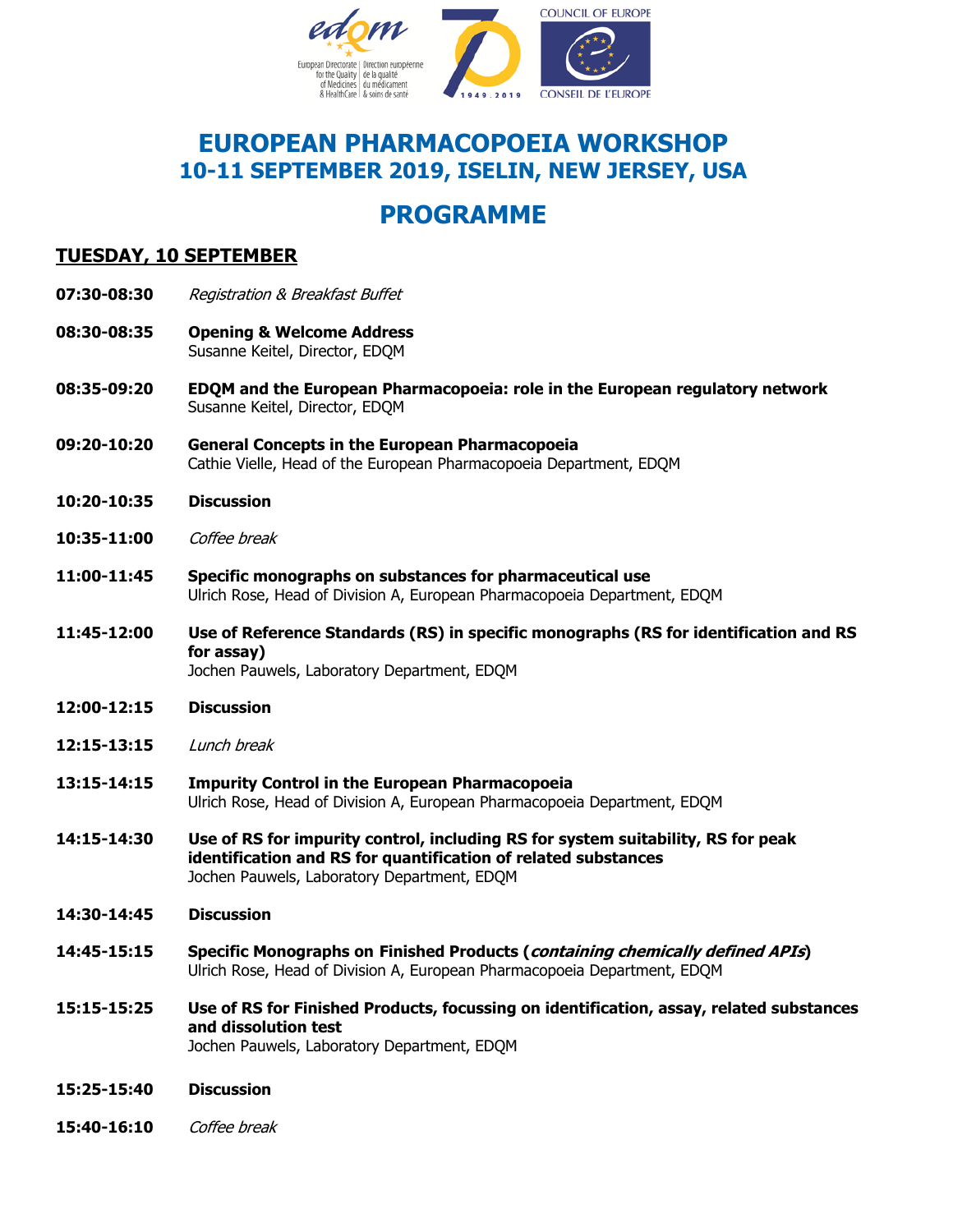- **16:10-17:10 Specific Monographs on Biotherapeutic Products**  Mihaela Buda, European Pharmacopoeia Department, EDQM, Council of Europe
- **17:10-17:25 Role of RS in monographs for Recombinant Biotherapeutics focussing mainly on peptide mapping and glycan analysis**  Jochen Pauwels, Laboratory Department, EDQM, Council of Europe
- **17:25-18:00 Discussion**
- **18:00 Networking Reception**

#### **WEDNESDAY, 11 SEPTEMBER**

- **07:30-08:30** Breakfast Buffet
- **08:30-09:30 General presentation on the Certification of Suitability (CEP) Procedure**  Susanne Keitel, Director, EDQM
- **09:30-09:45 Discussion**
- **09:45-10:15 Nitrosamine impurities in sartans: the EDQM holistic approach to address the issue** Susanne Keitel, Director, EDQM
- **10:15-10:45** Coffee break
- **10:45-11:15 New and revised Ph. Eur. General Chapters** Ulrich Rose, Head of Division A, European Pharmacopoeia Department, EDQM
- **11:15-11:35 The Ph. Eur. enabling QbD and Continuous Manufacturing** Cathie Vielle, Head of the European Pharmacopoeia Department, EDQM
- **11:35-11:50 Discussion**
- **11:50-12:20 How to participate in the Elaboration of the European Pharmacopoeia**  Mihaela Buda, European Pharmacopoeia Department, EDQM
- **12:20-12:40 International Harmonisation and Collaboration Initiatives**  Cathie Vielle, Head of the European Pharmacopoeia Department, EDQM
- **12:40-12:55 Discussion**
- **12:55-14:00** Lunch break
- **14:00-14:30 Find your way in Pharmeuropa Knowledge database & Ph. Eur. Online: Useful hints and other practicalities** 
	- Pierre Leveau, Head of the Reference Standards and Logistics Department, EDQM
- **14:30-14:45 Discussion**
- **14:45-15:30 European Pharmacopoeia Reference Standards: Establishment** Jochen Pauwels, Laboratory Department, EDQM
- **15:30-15:45 Discussion**
- **15:45-16:15** Coffee break
- **16:15-17:15 European Pharmacopoeia Reference Standards: Handling, dispatch, where to find useful information and other practicalities**